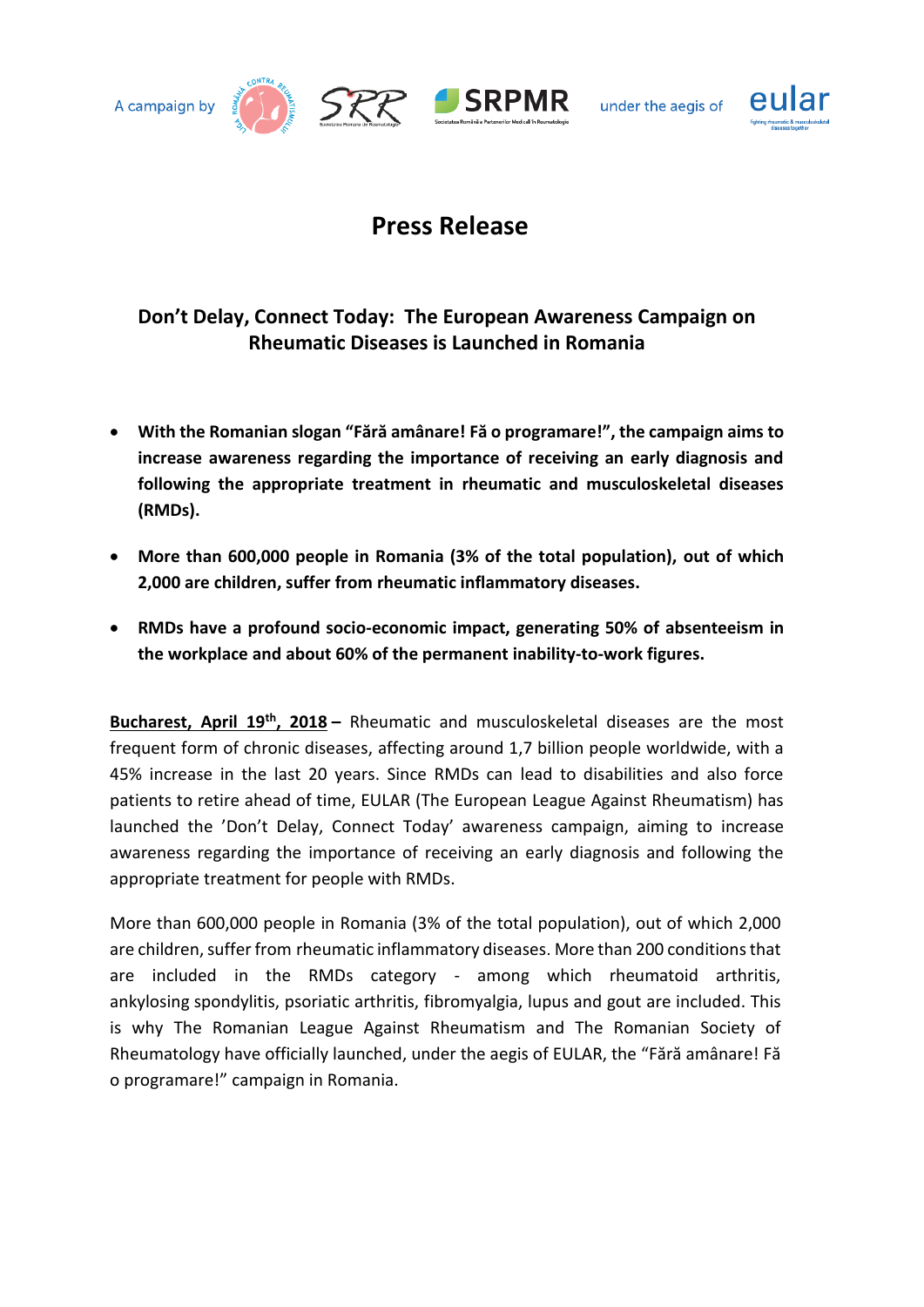





under the aegis of



The campaign is launched in Bucharest, with a conference on RMDs, that will be attended by high EULAR officials, authorities, health professionals and patients, debating subjects such as: The importance of early diagnosis, living with RMDs, helping patients keep their jobs in order to prevent socio-economic imbalances, and other topics of interest. Prof. Johannes W. J. Bijlsma, EULAR President, Dieter Wiek, EULAR Vice-President, representing PARE, Prof. Dr. Ruxandra Ionescu, The President of The Romanian Rheumatology Society and Conf. Dr. Cătălin Codreanu, The President of The Romanian League Against Rheumatism are several of the high profile participants.

Further on, as part of the campaign, a series of awareness events in two shopping centers in Bucharest (AFI Cotroceni – April, 19th and Mall Promenada – April 20th) will take place, where people will have the opportunity to find out more about RMDs by coming to the clock-shaped stand.

RMDs have a profound socio-economic impact, generating 50% of [absenteeism](http://hallo.ro/dictionar-englez-roman/absenteeism) in the workplace and about 60% of the permanent inability-to-work figures. Because the ability to work is highly affected, the unemployment rate is 3 times higher for people with RMDs than that of the general population, representing the main cause of mobility reduction and the second cause of professional activity limitations, after cardio-vascular disease.

*"RMDs have a major social and economic impact on our society. 42% of the Romanian workers say they experience back pain because of their workplace, a percentage that is one of the highest within the European countries. To prevent functional deficits, RMDs must be recognised and correctly treated from the first signs. Early treatment has a major role in reducing direct, indirect and intangible costs of RMDs and in maintaining a healthy workforce.",* said Conf. Dr. Cătălin Codreanu, The President of The Romanian League Against Rheumatism.

RMDs represent a health and socio-economic problem throughout all of Europe, affecting more than 120 million people. They are the cause of the highest costs for national health and socio-economic systems: 240 billion euros, the equivalent of 2% of the EU's GDP and a quarter of the total amount spent on health. The days when people miss work as a result of an RMD mean a total loss of 650 million euros per year.

*"The need for the Campaign anno 2018 is very high, since we are now indeed able to make a (very) early diagnosis of many of the RMDs, and since we are now able to treat these early patients very well, before functional disabilities occur. A real gain in secondary prevention that benefits not only the involved patients, but society as a whole.",* said Professor Johannes W. J. Bijlsma, EULAR President, who is participating in the event.